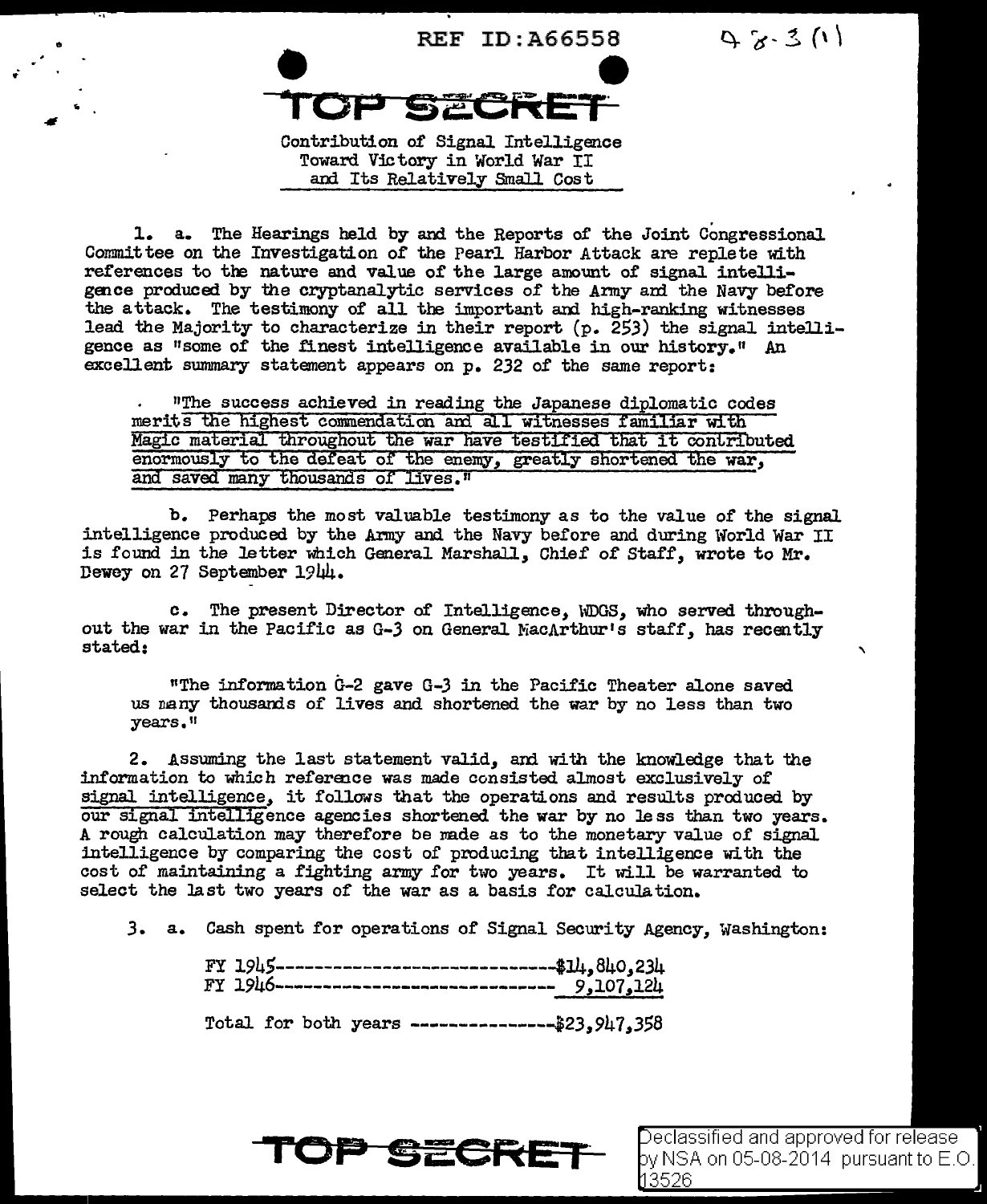REF ID:A66558

b. Estimated cost of pay and allowances for military personnel at Signal Security Agency. Washington:

| $FT 1945$ ---------------------------------\$ 5,524,626<br>$FT 1946$ ----------------------------- <u>3,337,494</u> |  |
|---------------------------------------------------------------------------------------------------------------------|--|
| Total for both years ----------------- $3.862,120$                                                                  |  |

c. Cost of plant. Arlington Hall Station\*

| Original real estate ----------------\$ 650,000                                               |  |
|-----------------------------------------------------------------------------------------------|--|
|                                                                                               |  |
| Furnishings with purchase ----------- 40,000<br>New construction ------------------ 5,560,000 |  |
| Total cost ----------------------------\$ 6,250,000                                           |  |
|                                                                                               |  |

\*No deduction is made for normal depreciation.

d. Cost of supplies and services (estimate):

| Requisitions through Supply --------\$ 2,500,000<br><b>Branch</b> |  |
|-------------------------------------------------------------------|--|
| Communications service for --------- 2,000,000                    |  |
| two years                                                         |  |

e. Estimated cost of overseas operations

For two years at \$2,500,000 per year --  $$5,000,000$ 

## Recapitulation

| a -------------------------------\$23.947.358 |  |
|-----------------------------------------------|--|
| $\overline{6}.862.120$                        |  |
|                                               |  |
|                                               |  |
|                                               |  |
|                                               |  |
|                                               |  |

Total cost for two years ---------------\$48,559,478

4. Since it is difficult to state how much of the COMINT provided overseas commands was produced by the Army and how much by the Navy, it will be assumed that both Services contributed equally in this regard. Also, it is assumed that the cost of operating the Navy COMINT service was approximately the same as that of the Army, that is, approximately \$48,559,478. Calling it \$50,000,000 for each Service, the total cost was \$100,000,000.

5. The total appropriations for the two Services for the FY 1945 and 1946 were as follows:

## <sup>3</sup> SEGRE